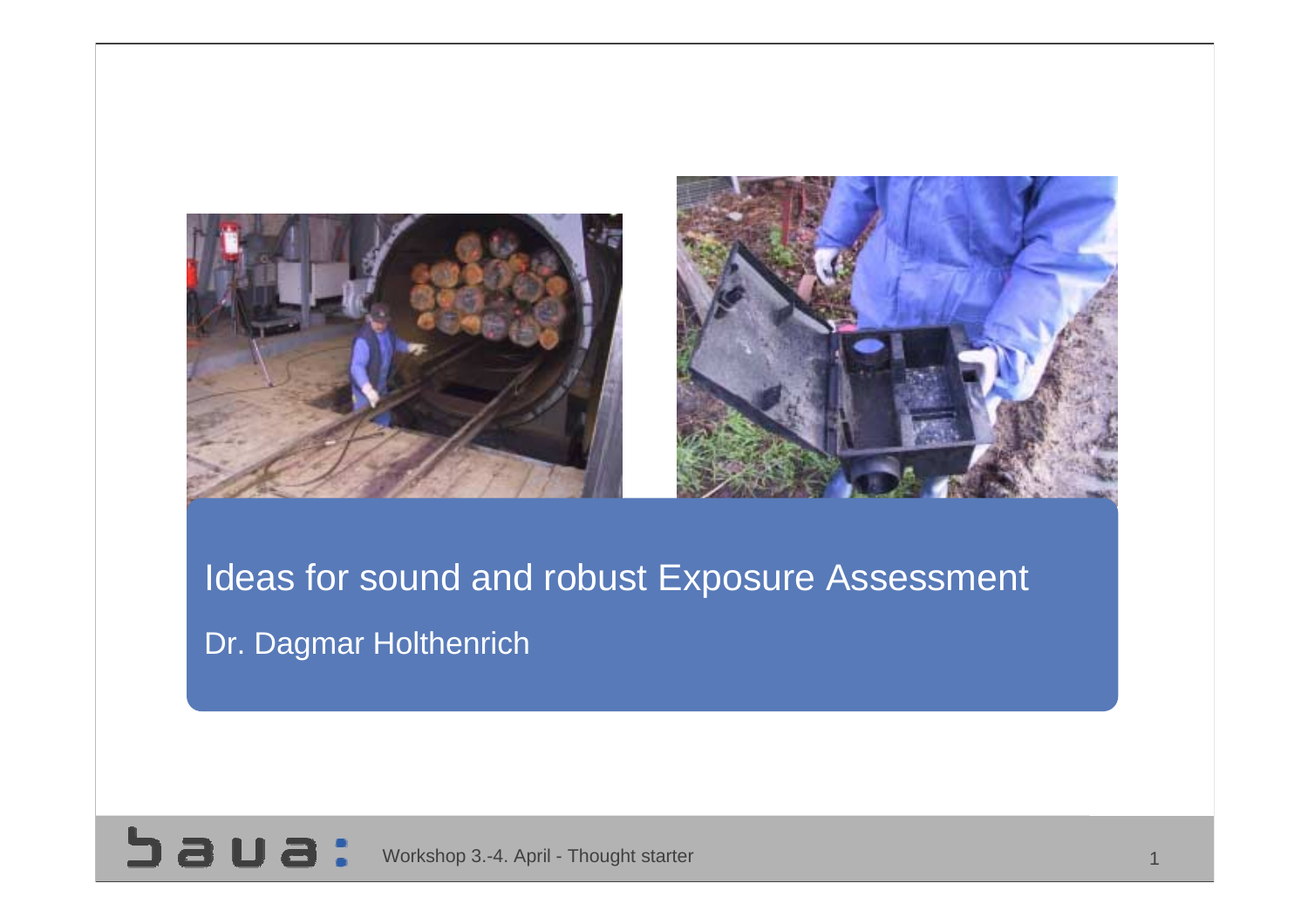### **Difficulties**

**Description of workplace situation is complex:**

- Variability of workplace situations
- Between-worker variability
- Influence factors on (dermal) exposure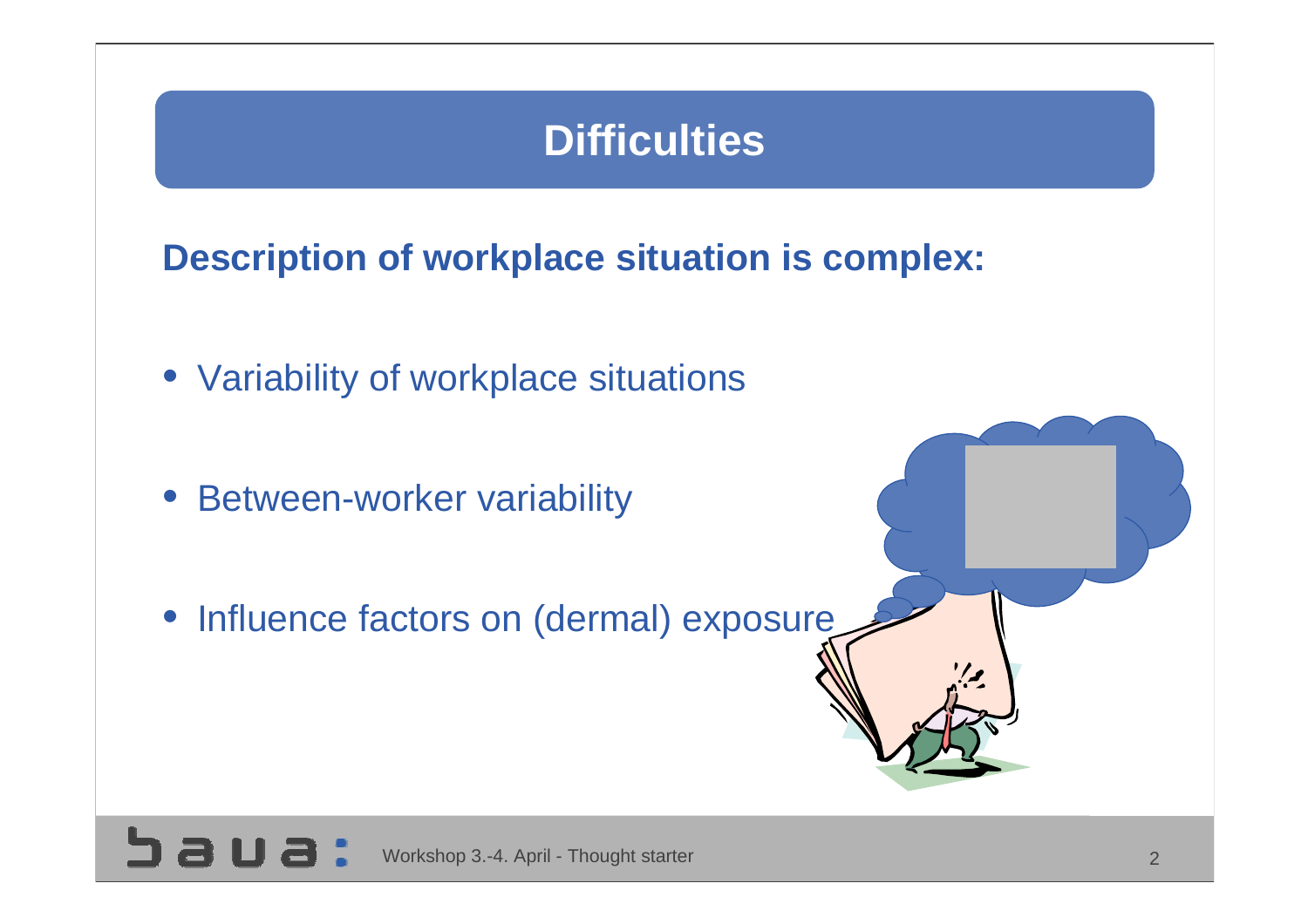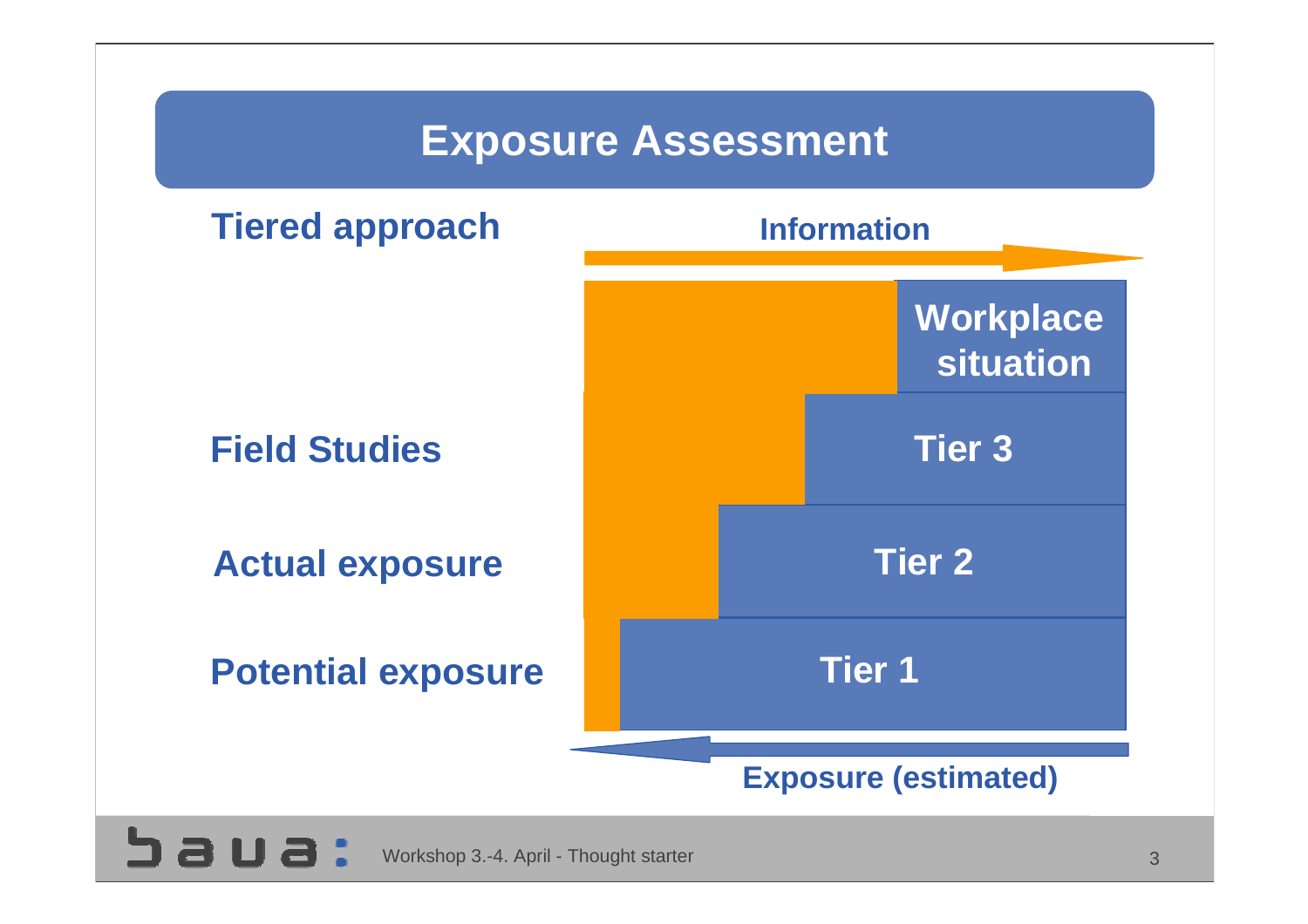### **Scenario uncertainties**

### **Wood preservatives - automatic dipping**

- Choice of model: vacuum pressure process or manual dipping?
- Which default values are reasonable?

#### **Ideas:**

- Description of uncertainties
- Harmonisation process on default values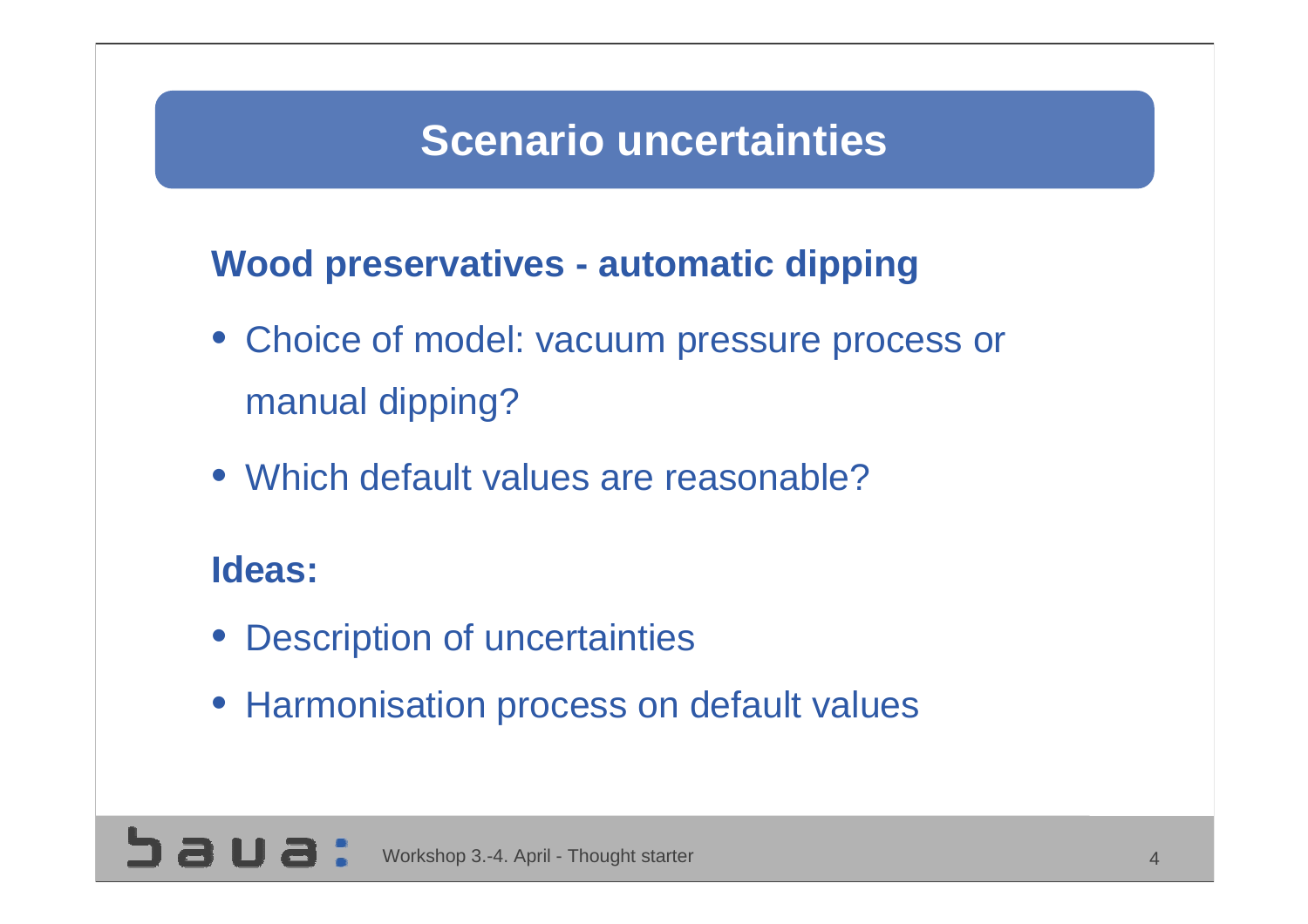### **Model uncertainties**

**Example mathematical models**

• Valid input variables



- Validation studies for models (overestimation/underestimation?)
- Distributions instead of discrete exposure levels (BEAT)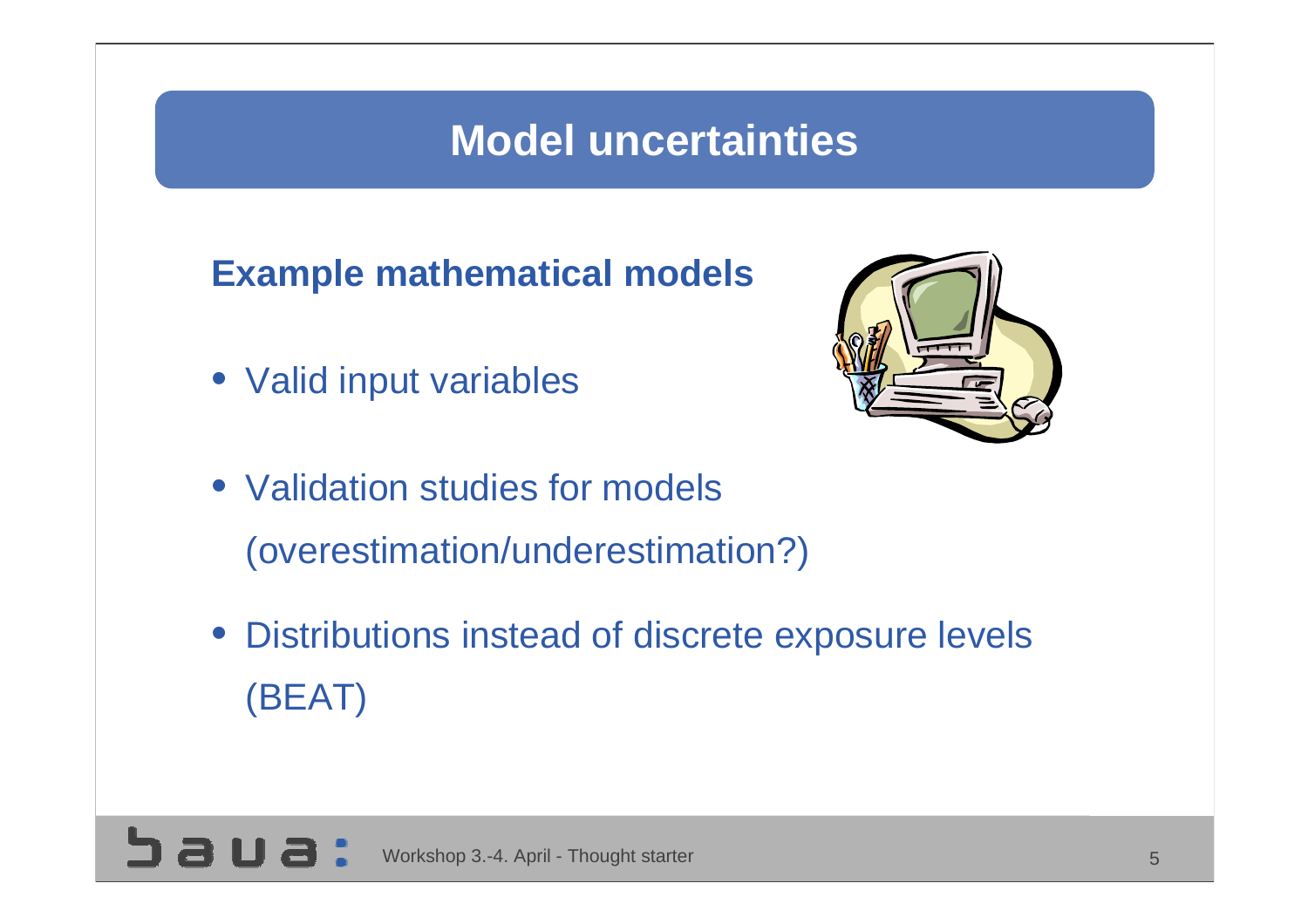### **Compliance**

#### **Use of PPE...**

#### ... in compliance with label requirements/regulations?

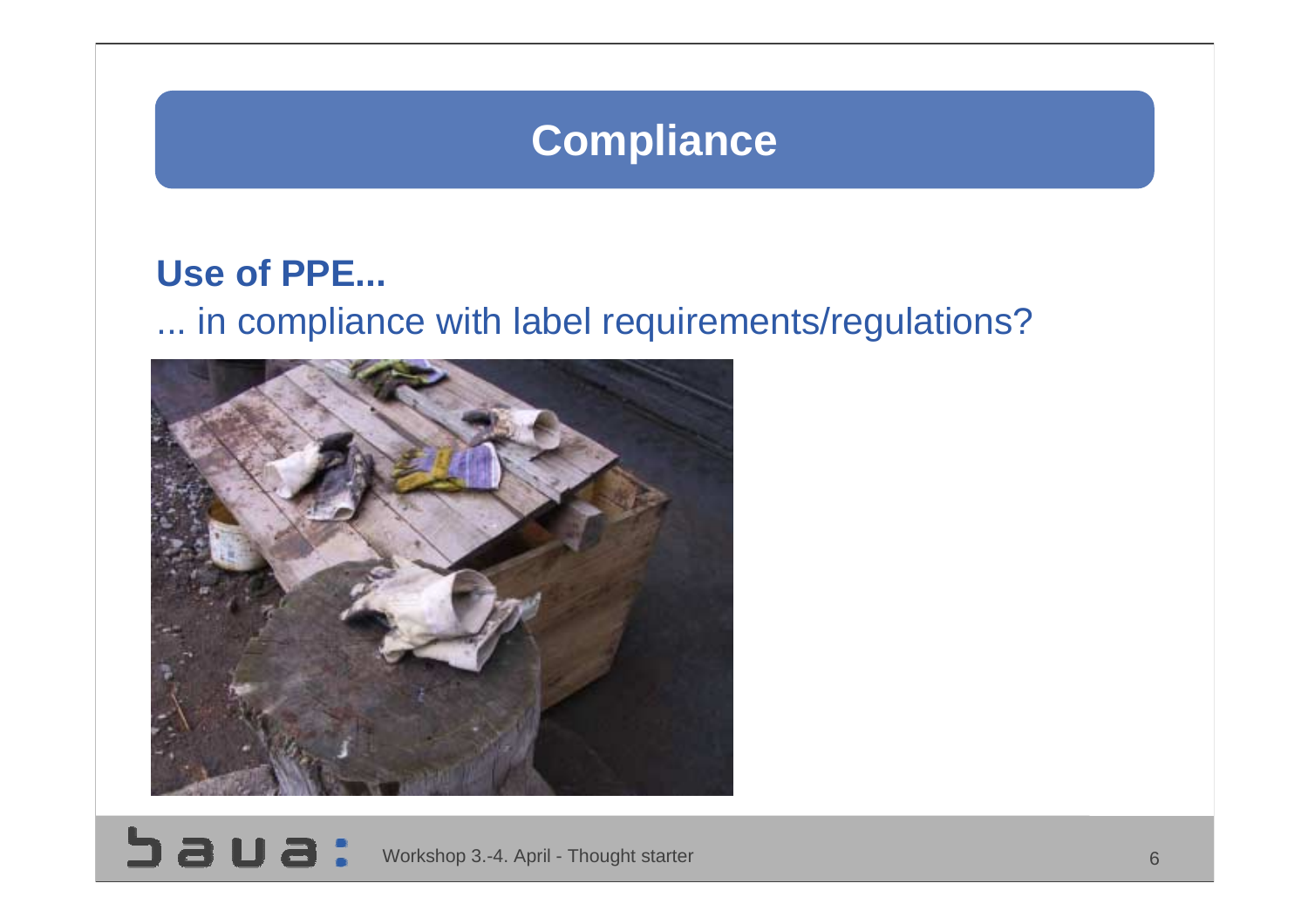## **Compliance**

#### **Use of PPE...**

... in compliance with label requirements/regulations?

#### **Idea:**

Experience exchange and harmonised concept

Workshop 3.-4. April - Thought starter 7 and 7 and 7 and 7 and 7 and 7 and 7 and 7 and 7 and 7 and 7 and 7 and 7 and 7 and 7 and 7 and 7 and 7 and 7 and 7 and 7 and 7 and 7 and 7 and 7 and 7 and 7 and 7 and 7 and 7 and 7 a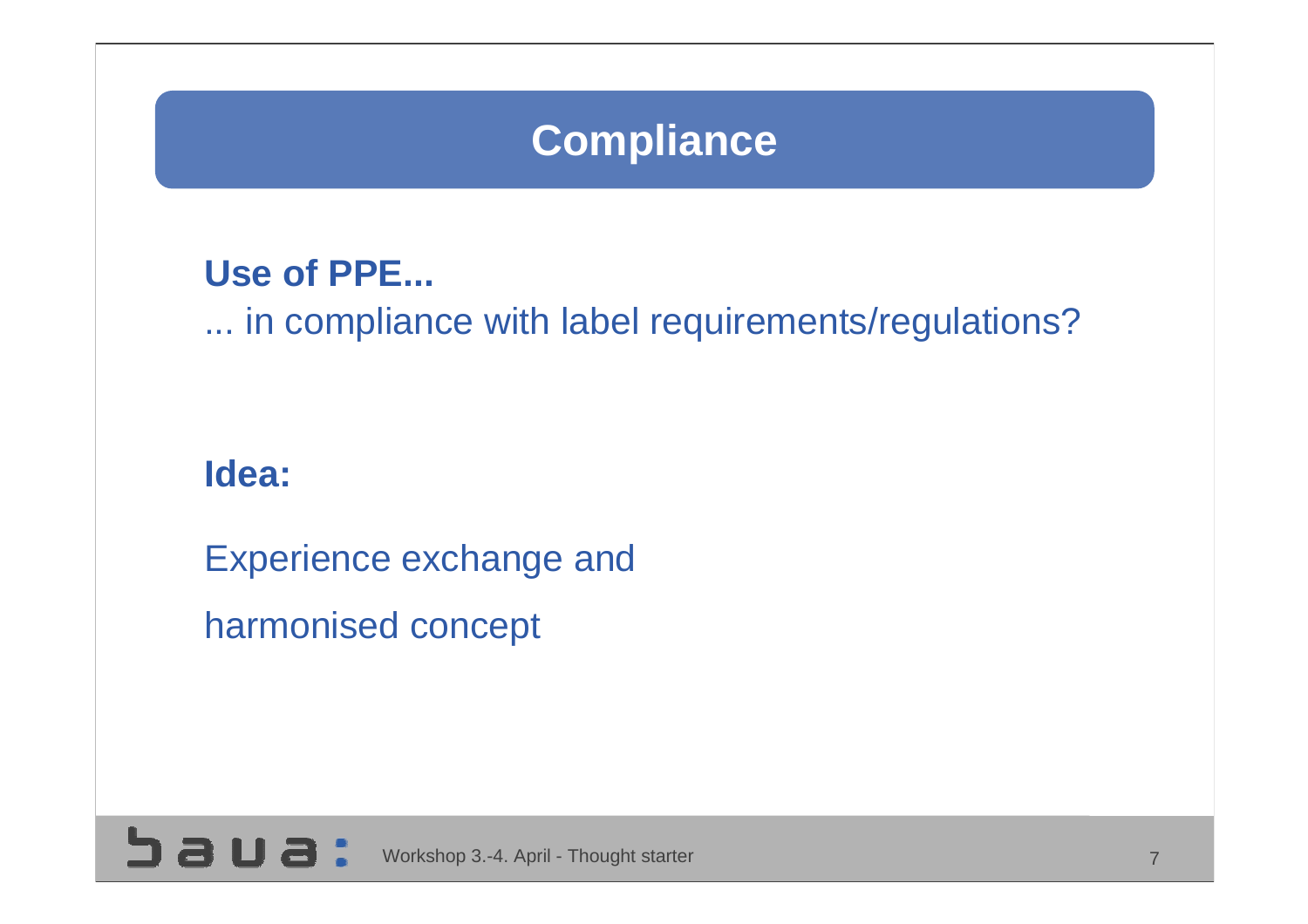### **Conclusions**

- Exposure assessment is an approximation process (tiered approach)
- Being aware of scenario uncertainties and describe them (transparency of decisions)
- Validation of models and valid input parameters
- Harmonisation process for exposure assessment (defaults, compliance) **new TGD**